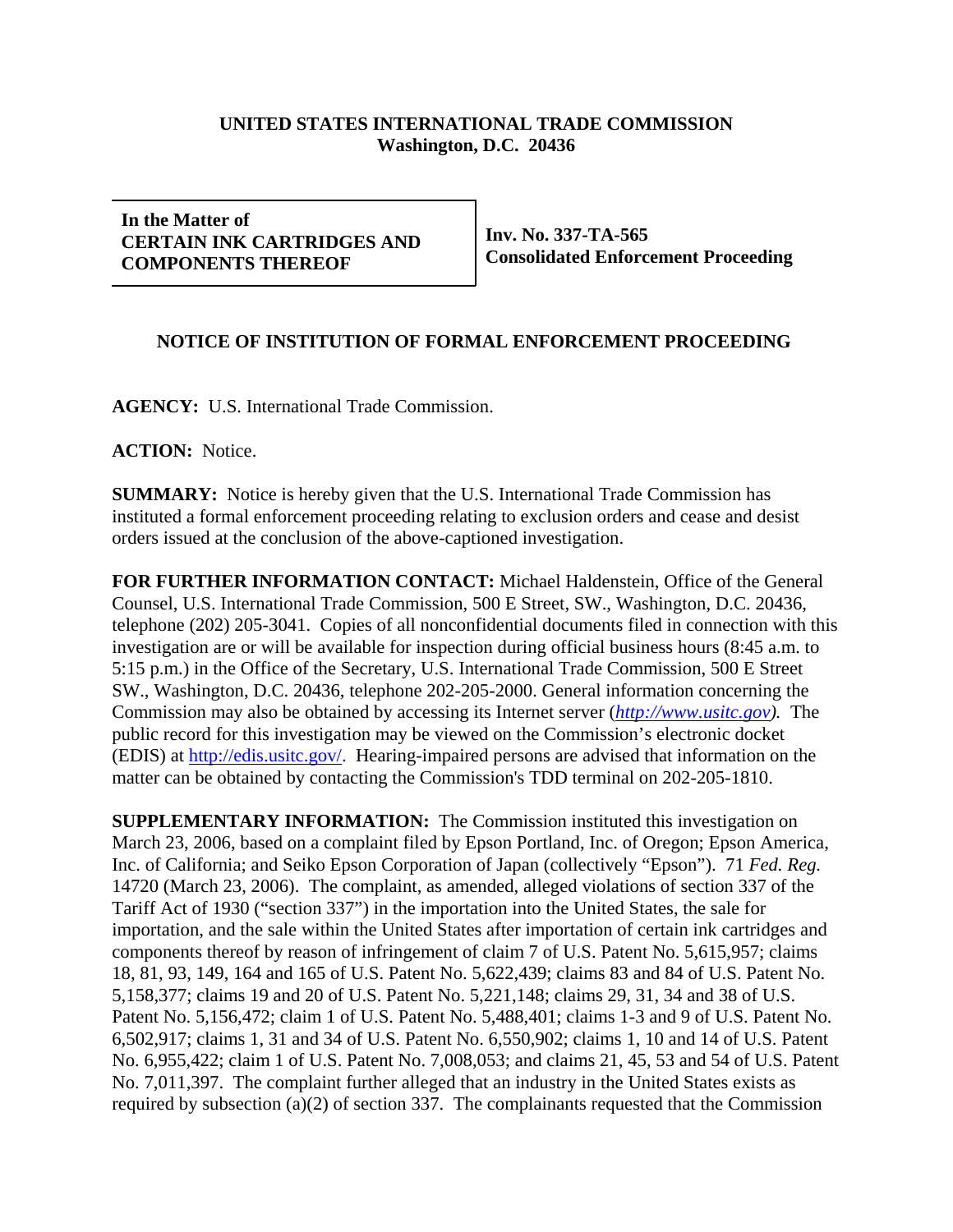issue a general exclusion order and cease and desist orders. The Commission named as respondents 24 companies located in China, Germany, Hong Kong, Korea, and the United States. Several respondents were terminated from the investigation on the basis of settlement agreements or consent orders or were found in default.

On March 30, 2007, the presiding ALJ (Judge Luckern) issued a final ID in the investigation finding a violation of section 337 with respect to certain respondents. He found the asserted claims valid and infringement by certain respondents' products. He recommended issuance of a general exclusion order and cease and desist orders directed to certain respondents and bond in the amount of \$13.60 per cartridge during the Presidential review period.

On October, 19, 2007, after review, the Commission made its final determination in the investigation, finding a violation of section 337. The Commission issued a general exclusion order, limited exclusion order, and cease and desist orders directed to several domestic respondents. The Commission also determined that the public interest factors enumerated in 19 U.S.C. § 1337(d), (f), and (g) did not preclude issuance of the aforementioned remedial orders, and that the bond during the Presidential review period would be \$13.60 per cartridge for covered ink cartridges.

On February 8, 2008, complainant Epson filed two complaints seeking enforcement proceedings under Commission Rule 210.75. One complaint alleges that Ninestar Technology Co., Ltd.; Ninestar Technology Company, Ltd.; and Town Sky Inc. have violated the general exclusion order and that Ninestar Technology Company, Ltd. and Town Sky Inc. have violated the cease and desist orders directed to them. Epson's second complaint alleges that Mipo International Ltd. and Mipo America, Ltd. have violated the general and limited exclusion orders and that Mipo America, Ltd. has violated the cease and desist order directed to it.

Having examined the complaints seeking a formal enforcement proceeding, and having found that the complaints comply with the requirements for institution of a formal enforcement proceeding contained in Commission rule 210.75, the Commission has determined to institute a consolidated formal enforcement proceeding to determine whether the five respondents are in violation of the Commission's exclusion orders and cease and desist orders issued in the investigation, and what, if any, enforcement measures are appropriate. The following entities are named as parties to the formal enforcement proceeding: (1) complainant Epson, (2) respondents (Ninestar Technology Co., Ltd.; Ninestar Technology Company, Ltd.; Town Sky Inc.; Mipo America Ltd., and Mipo International, Ltd.) and (3) a Commission investigative attorney to be designated by the Director, Office of Unfair Import Investigations.